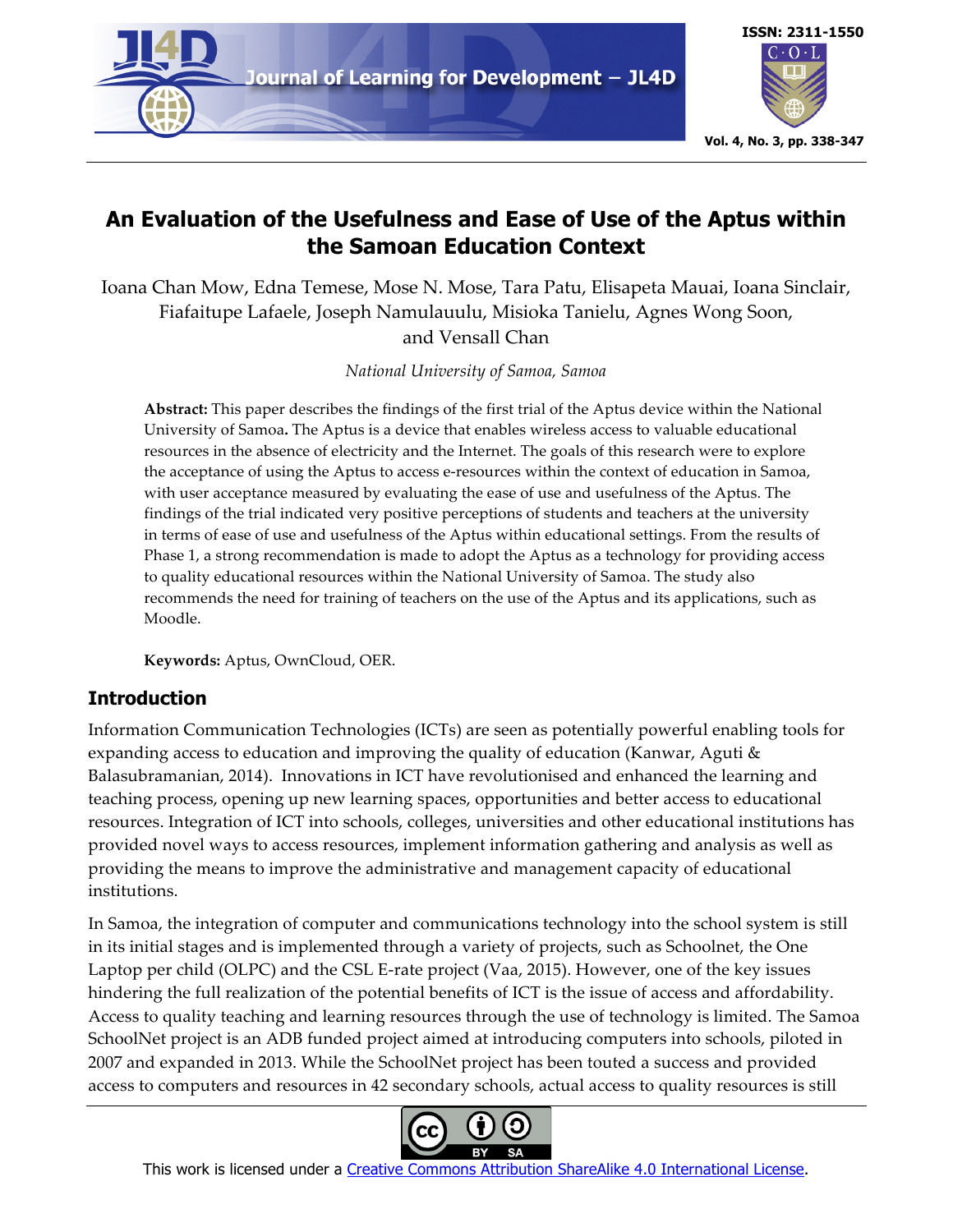quite limited, even within SchoolNet schools where technology resources are woefully underutilized. SchoolNet schools have substantial teaching resources in electronic form but can be accessed only within the SchoolNet labs. Access to resources using technology is even more limited in primary schools with very few schools having access to computer technology. Of particular challenge is access to the Internet, which potentially provides a wealth of quality resources to facilitate and improve the teaching and learning process (Chan Mow, 2010; PRIF, 2015; Vaa, 2015).

At the National University of Samoa, there is an extensive network with about 300 PCs in seven computer laboratories and about 20 PCs in the university library. However access to these computer laboratories is limited, with priority given to computer classes. This leaves students with only access to the 20 PCs in the library, as there are no PCs in the classrooms. Hence, the issue of access to quality electronic teaching and learning resources is quite critical. The problem of access has been exacerbated by increasing student numbers. At NUS, from 2003 to 2011 student enrolments doubled from 1,423 to 2,823. Since then student numbers remained over 2,500 and rose to 3,357 in 2015 (Education Sector Plan 2013-2018; NUS Annual Report 2015-2016).

One innovative solution for such challenges is a recent innovation launched by the Commonwealth of Learning in 2014 (www.col.org/Aptus). The Aptus, also referred to as "classroom without walls", is a device set that allows access to digital or electronic resources in the absence of electricity or the Internet (Ghosh, 2013). Developed through the Commonwealth of Learning (COL) the Aptus enables "reaching the unreached" through the use of appropriate and affordable technologies. The COL's Aptus device consists of two components: a mini-PC that acts as a server with the capability of storing large quantities of e-resources, in combination with a wireless router, which allows multiple learners to access the e-resources stored on the server. Learners can access the e-resources using laptops, tablets or mobile phones. With the explosive growth of mobile phone usage in recent times (see Tables 1 and 2) and the ready availability of low-cost tablets, access to quality e-resources through the use of the Aptus provides a low-cost solution to accessing the benefits of ICT. The Aptus, in combination with the increasing availability of open educational resources (OERs), makes access to valuable educational resources achievable. As such, the Aptus device is suitable for remote and underserved areas in underdeveloped and developing countries, and transforms the learning and teaching experience using low-cost innovative technology.

The current study trialed the use of the Aptus and explored the feasibility of using the Aptus within the context of NUS and schools in Samoa to provide and improve access to e-resources. The initiative was a collaborative effort by NUS, Commonwealth of Learning (COL) and the Ministry of Education Sports and Culture (MESC) to provide innovative low-cost solutions to chronic teacher shortages, limited access to computers, particularly in non-Schoolnet schools, as well as provisioning of offline access to e-resources. COL contributed 15 sets of the Aptus and MESC provided transport and access to schools for the trial. The study was implemented in two phases. The first phase trialed the Aptus within the National University of Samoa. In Phase 2, the Aptus was trialed in selected primary and secondary schools within the urban area. At the end of each phase, the use of the Aptus was evaluated, using user perceptions on the ease of use and usefulness of the Aptus device in the provisioning of access to electronic resources. This paper is based on Phase 1 of the trial conducted at the National University of Samoa.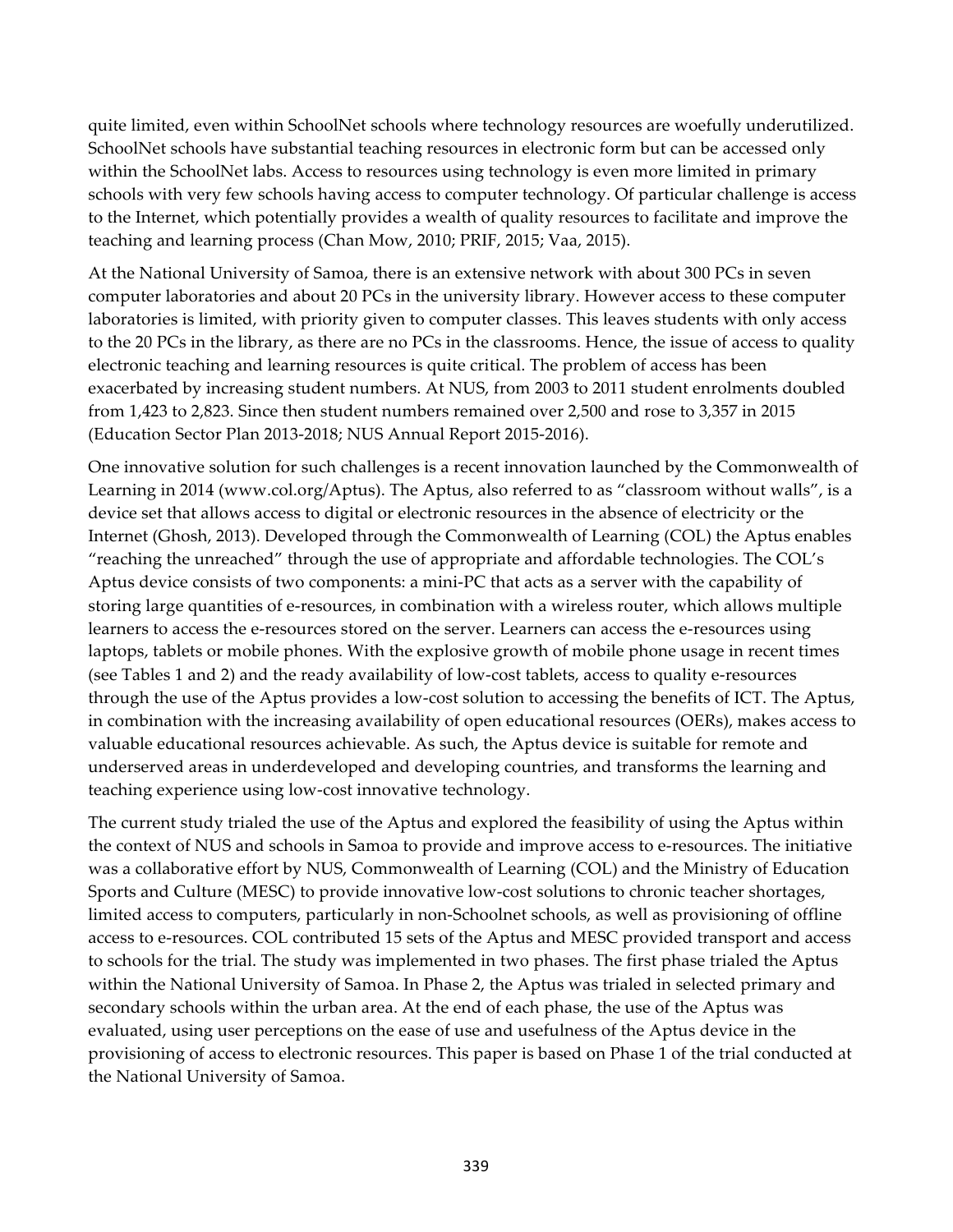The research questions for this study were:

- 1) How acceptable is the Aptus device as a technology for providing access to e-resources?
- 2) What are user perceptions on the usefulness and ease of use of the Aptus device within the context of education in Samoa?

Hence, as mentioned earlier, the goals of this research were to explore the acceptance of using the Aptus to access e-resources within the context of education in Samoa, with user acceptance measured by evaluating the ease of use and usefulness of the Aptus based on user perceptions.

## **About Aptus**

The Aptus device can store and distribute hundreds of textbooks for multiple grades, hold and stream hundreds of videos from theKhan Academy, host Moodle 2.5, a Learning Management System, as well as WordPress and/or Drupal, a Content Management System. To supplement all this, local content can be generated and added quite easily. Extant literature indicates that within educational settings the Aptus can be used in various ways. The Aptus can be used to access learning resources, software applications, and content from the Internet even when connectivity does not exist. It can be used as a mobile library that downloads and stores learning materials to be accessed offline. The Aptus router can be charged easily and also can be used as a solar charger for other devices.

The Aptus device has already been trialed in other countries. From April to June 2014, COL's Aptus system was made available for performance testing to volunteers at 20 sites in 15 countries.

Testers assessed such aspects as the start-up time, radius of connectivity, number and type of devices (laptops or smartphones /tablets), and maximum operation under one battery charge. Testers were also asked to assess the usefulness of OwnCloud, an advanced "cloud services" software application residing on the Aptus, which facilitates the local exchange of files… Results received from 10 locations in nine countries have shown that Aptus is a robust device, able to withstand long transit times. It starts up easily (less than two minutes to boot up), is able to connect to many devices (maximum of 20 in one location in Nigeria) and can last for close to three hours. The OwnCloud application was widely appreciated. Almost every tester said that content upload to Aptus at a local level is possible but should be made easier for users with limited knowledge of website management. (Commonwealth of Learning, 2014)

## **Theoretical Framework**

This research is grounded within the theoretical framework of the technology acceptance model (TAM) designed by Davis (1989) on the factors that influence users' adoption of technology in general. According to the Technology Acceptance Model, users' acceptance of a given technology is affected by their perceptions on the usefulness and ease-of-use of that technology. Perceived usefulness was defined by Davis (1989) as "*the degree to which a person believes that using a particular technology would enhance his or her job performance"* (Davis, 1989) and perceived ease-of-use of a system was also defined by Davis (1989) as "*the degree to which a person believes that using a particular system would be free of effort"* (Davis, 1989).

Within the context of this research, users  $-$  both teachers and students  $-$  will use the Aptus if they perceive it to be useful and easy to use, and the effectiveness of the Aptus will be evaluated by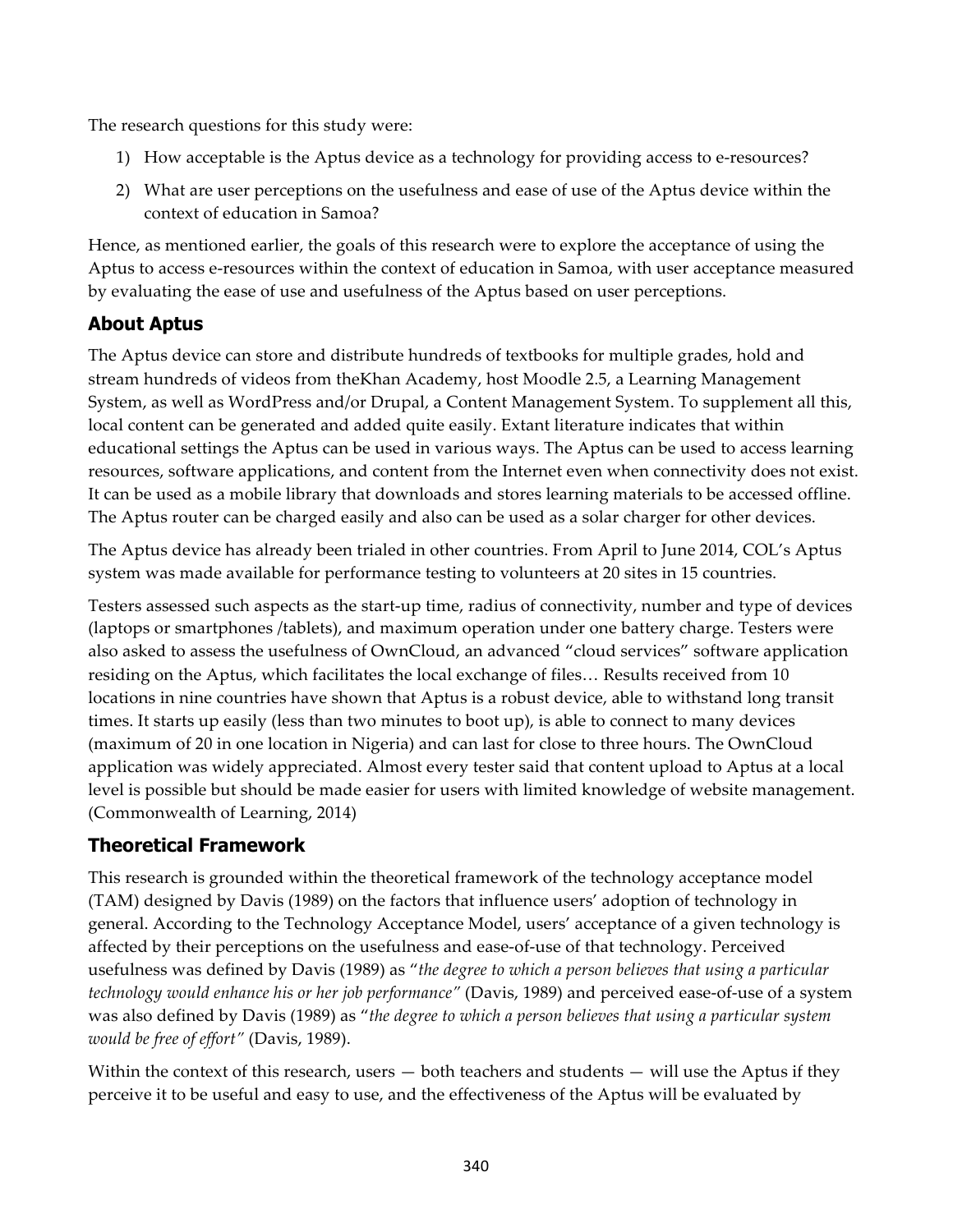measuring user perceptions of the ease of use and usefulness of the Aptus device. According to the Technology Acceptance Model, the more positive the responses to the above factors of perceived usefulness and perceived ease of use, then the more positive the attitudes of teachers and students will be to the use of ICT and the more likely they will be to use ICT in their teaching and learning.

## **Methodology**

The research is quantitative and exploratory in nature and utilized the Technology Acceptance Model to conduct a multi-setting, case study approach. Purposive sampling was used to select the participants for this trial. Due to the number of users being limited to less than 20, classes selected were small classes, such as streams of Foundation Computer Studies (HCS081). The selected sample consisted of 223 students in the 16 to 18-year age range in 12 tutorial classes of HCS081, an Introductory Computer Studies class at NUS. HCS081 is a semester long introductory Computer studies course at the university foundation level (equivalent of a pre-college year) in which students learn basic introduction to Windows and Microsoft applications, as well as introductory level Java programming. Students in the HCS081 class are from the various disciplines, such as Arts, Commerce, Education and the Sciences.

### **Procedures**

An Aptus device was setup for each of the selected trial settings. Students were asked to bring in their own devices, such as smart phones, tablets and laptops. Those without devices were provided with tablets. Distribution was to ensure that each student/teacher had access to either a tablet or mobile phone. The Aptus device was installed for use within each of the HCS081 tutorial classes. Before the trial, training was conducted to familarise tutors with the use of the Aptus. Training involved the following activities. For teachers activities included: i) setting up of the Aptus device ii) recharging the router, and iii) Moodle activities, such as the setting up of classes, enrolling students, uploading course notes and creating assessments. For teachers and students, activities trialed were: i) how to navigate the Aptus Home page, ii) downloading notes from the Aptus using OwnCloud a file sharing application, iii) uploading documents to the Aptus using OwnCloud and using the Moodle virtual classroom to access course notes, upload student assignments and conduct online quizzes. During training, teachers also discussed with the research team what activities were planned for the four weeks of the trial based on the four activities mentioned above. These activities formed their teaching plan for the four weeks of the trial. Upon completion of training, staff and students trialed the Aptus for four weeks using activities introduced during their training.

Upon completion of the trial, staff and students completed a survey evaluating user perceptions on ease of use and usefulness of the Aptus device. The questionnaire, which had both English and Samoan versions, was administered by the research team with the assistance of the teachers in the selected settings. The questionnaire consisted of mostly Likert-type questions. In the Likert-type questions responses were typically: i) strongly disagree ii) disagree iii) neutral iv) agree and v) strongly agree.

The survey questionnaire consisted of the following sections:

- Section A: Demographics
- Section B: 11 Likert-type items and 5 Yes/No items on Perceived Ease of Use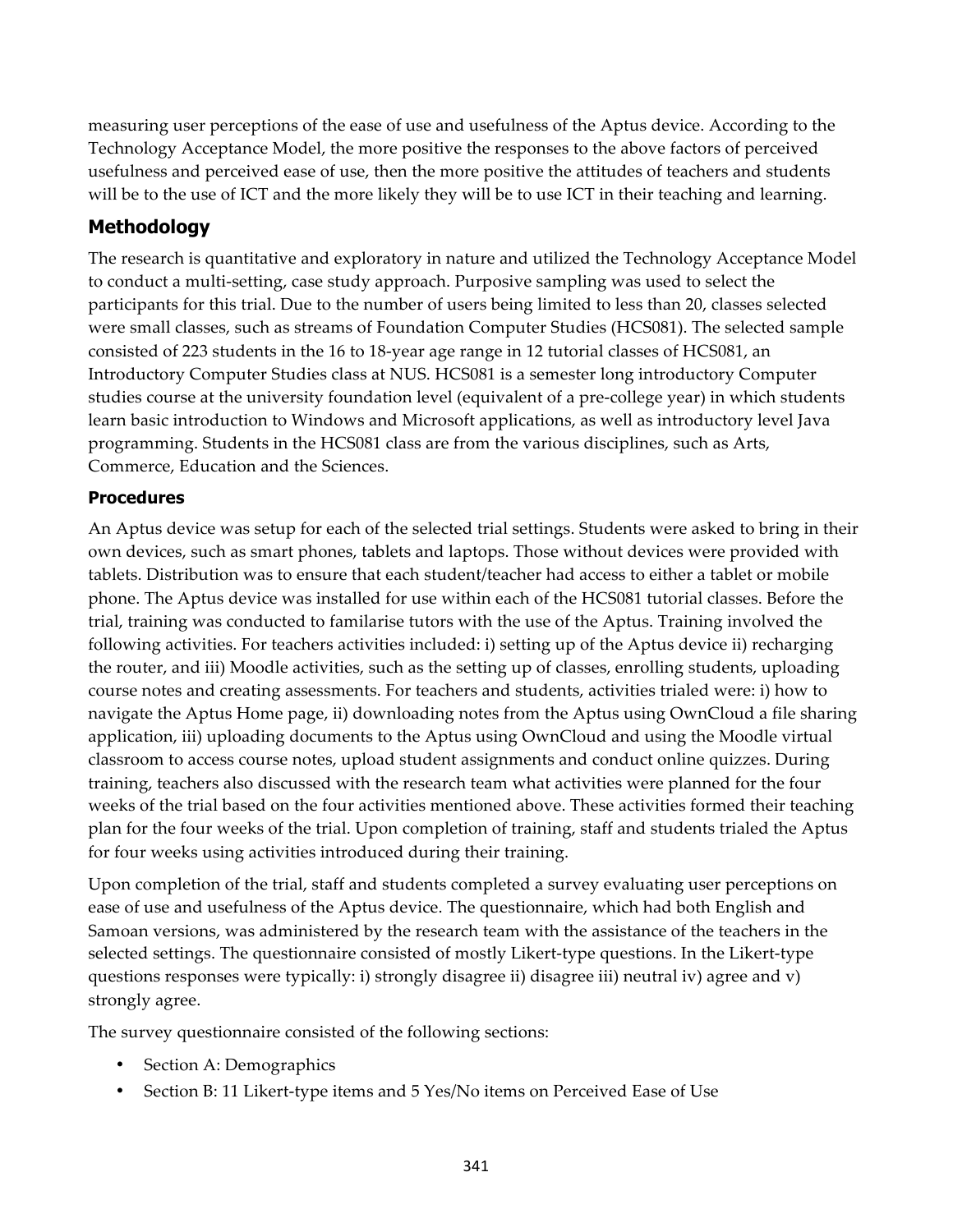- Section C: 11 Likert-type items on Perceived Usefulness
- Section D: two open-ended questions on problems using the Aptus and suggestions for improvement.

These items have been adapted from various questionnaires of studies based on the Technology Acceptance Model (Cassim & Obono, 2011; Teo, Su Luan, & Sing, 2008).

## **Analysis**

The survey evaluated the effectiveness of the Aptus within an educational context based on two variables: i) the ease of use and ii) usefulness. The overall reliability of the instrument using alpha Cronbach index yielded 0.94 In addition to scores on individual items two aggregate scores were generated to measure positive attitudes for ease of use and usefulness. Ease of use aggregate score was calculated by summing responses for each of the questions on ease of use — Questions B1 to B9. This means that Ease of Use aggregate could take values between nine and 45. The nine items were entered into a factor analysis using a Principal Components procedure, which indicated that a single factor resolution was possible. That is, all nine items loaded strongly upon one factor. SPSS Reliability analysis was then used to check on scale properties, when all nine items were summed to one scale. The internal reliability coefficient alpha was found to be 0.87, with all items contributing strongly. Ease of Use aggregate was created with a mean of 35.2, SD of 6.3, kurtosis of 0.6 and skewness of -0.79.

Similarly a Usefulness aggregate score was calculated by summing responses for each of the questions on usefulness with the aggregate score taking values between 11 and 55.The eleven items were entered into a factor analysis using a Principal Components procedure, which indicated that a single factor resolution was possible. That is, all eleven items loaded strongly upon one factor. SPSS Reliability analysis was then used to check on scale properties, when all eleven items were summed to one scale. The internal reliability coefficient alpha was found to be 0.93, with all items contributing strongly. Usefulness aggregate was created with a mean of 45.6, SD of 7.1, kurtosis of 2.8 and skewness of -1.1.

## **Results**

## **Ease of Use**

Possible range of values for responses on individual items was from one to five with a natural midpoint of three representing neutrality. Actual results indicated very positive and all above average responses ranging from 3.4 to 4.3 (Table 1).

The possible range for the *Ease of Use* aggregate was from nine to 45, with 27 as the natural midpoint, representing neutrality. However, the actual mean was 35.4 (SD of 6.2), which indicated, on the overall, a high level of positive attitudes towards ease of use. The scores for *Ease of Use* ranged from 15 to 45, with 88 % of the scores lying above the natural midpoint of 27. In short, students indicated very high-level, positive perceptions in terms of ease of use.

## **Usefulness**

As for ease of use, possible range of values for responses on individual items was from one to five with a natural midpoint of three, representing neutrality. Actual results on usefulness indicated very positive and all above average responses ranging from 3.8 to 4.3 (Table 2).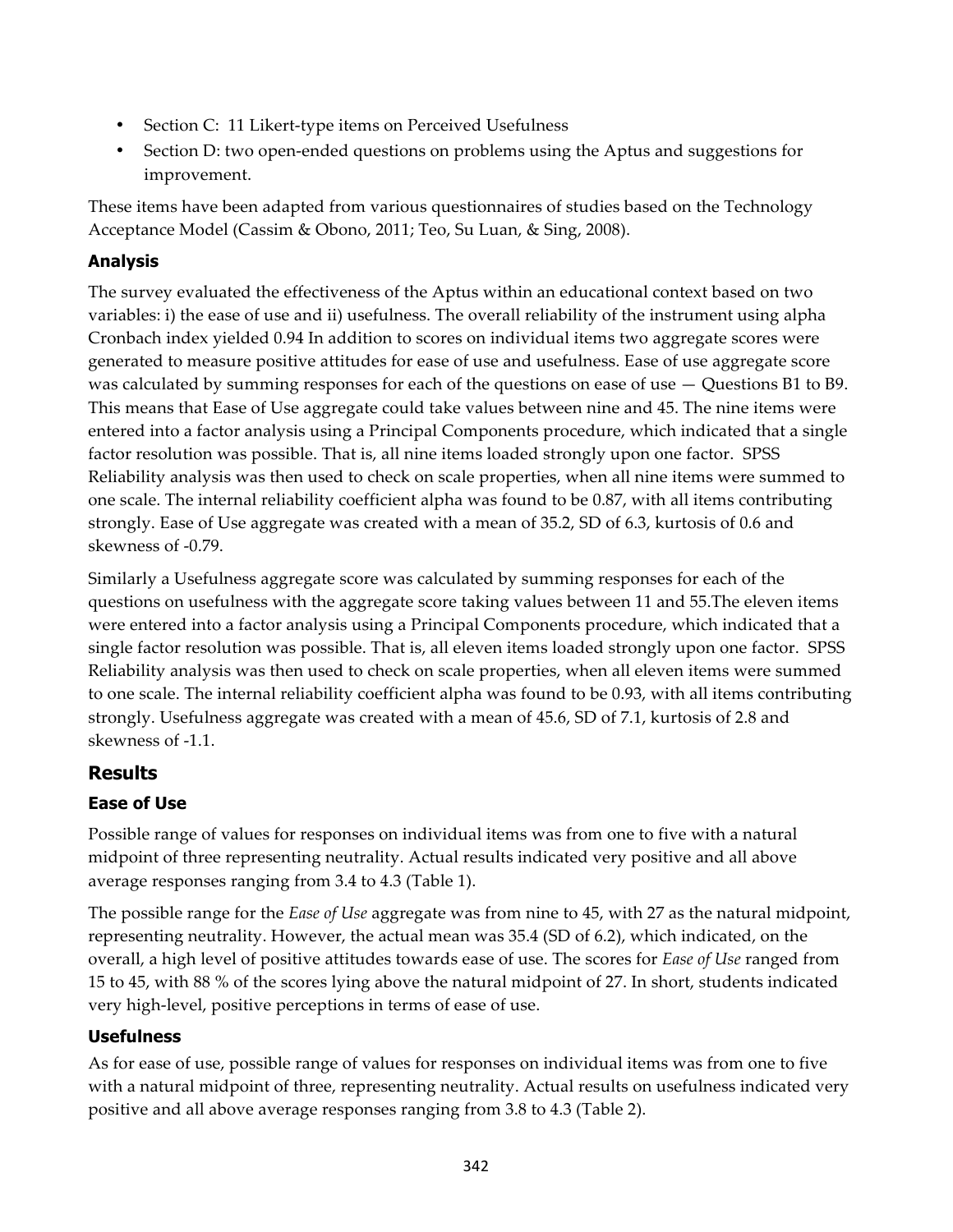The possible range for the *usefulness* aggregate was from 11 to 55, with 33 as the natural midpoint, representing neutrality. However, the actual mean was 45.6 (SD of 7.1), which indicated, on the overall, a high level of positive attitudes towards ease of use. The scores for *usefulnesss* aggregate ranged from 13 to 55, with 95% of the scores lying above the natural midpoint of 33. In short, students indicated very high-level positive perceptions, in terms of usefulness of the Aptus.

| Item                                                                                                 | <b>Strongly</b><br><b>Disagree</b> | <b>Disagree</b> | <b>Neutral</b> | Agree | <b>Strongly</b><br>Agree | N   | Mean | Std.<br><b>Deviation</b> |
|------------------------------------------------------------------------------------------------------|------------------------------------|-----------------|----------------|-------|--------------------------|-----|------|--------------------------|
| I was able to access<br>content on the Aptus<br>server up to a distance of<br>20 metres of the Aptus | 6                                  | 27              | 61             | 75    | 48                       | 217 | 3.6  | 1.1                      |
| Connecting my device to<br>the Aptus was easy to do                                                  | 6                                  | 8               | 34             | 73    | 99                       | 220 | 4.1  | 0.9                      |
| Downloading of resources<br>from the Aptus server to<br>my device was relatively<br>easy             | 8                                  | 16              | 25             | 65    | 105                      | 219 | 4.1  | 1.1                      |
| Multiple users could view<br>videos simultaneously                                                   | 11                                 | 29              | 89             | 50    | 40                       | 219 | 3.4  | 1.1                      |
| Home Page was simple<br>and self-explanatory:<br>navigation was simple and<br>easy to use            | 3                                  | 13              | 43             | 98    | 63                       | 220 | 3.9  | 0.9                      |
| My interaction with the<br>Aptus is clear and<br>understandable                                      | $\overline{2}$                     | $\overline{7}$  | 34             | 89    | 86                       | 219 | 4.1  | 0.9                      |
| I find it easy to get the<br>Aptus to do what I want it<br>to do                                     | 3                                  | 11              | 48             | 73    | 81                       | 216 | 4.0  | 0.9                      |
| Interacting with the Aptus<br>does not require much<br>mental effort                                 | 3                                  | 17              | 49             | 89    | 61                       | 219 | 3.9  | .9                       |
| I find the Aptus easy to<br>use                                                                      | 2                                  | 4               | 29             | 68    | 116                      | 219 | 4.3  | 8.5                      |

|  | Table 1: Individual Item Responses for Ease of Use |  |  |  |  |
|--|----------------------------------------------------|--|--|--|--|
|  |                                                    |  |  |  |  |

#### **Feedback from Tutors**

Responses from the 4 tutors who taught the 12 tutorial classes indicated that their perceptions of ease of use and usefulness were even more positive than students with all responses in the agree or strongly agree category. Tutors found Aptus easy to install, did not overheat easy to upload and download notes. Tutors were also very enthusiastic with the use of Moodle for managing their classrooms in particular communicating with students, conducting activities such as online quizzes. Tutors also reported students commenting that they were accessing better quality resources on the Aptus than in the university library. The only concern tutors had was with the complexity of technical details of managing Moodle such as student registration. Within the context of the current study, this pointed to the need for in-depth training for teachers on Moodle before the trial for primary and secondary schools. Further, with the long-term view of mainstreaming of the Aptus and Moodle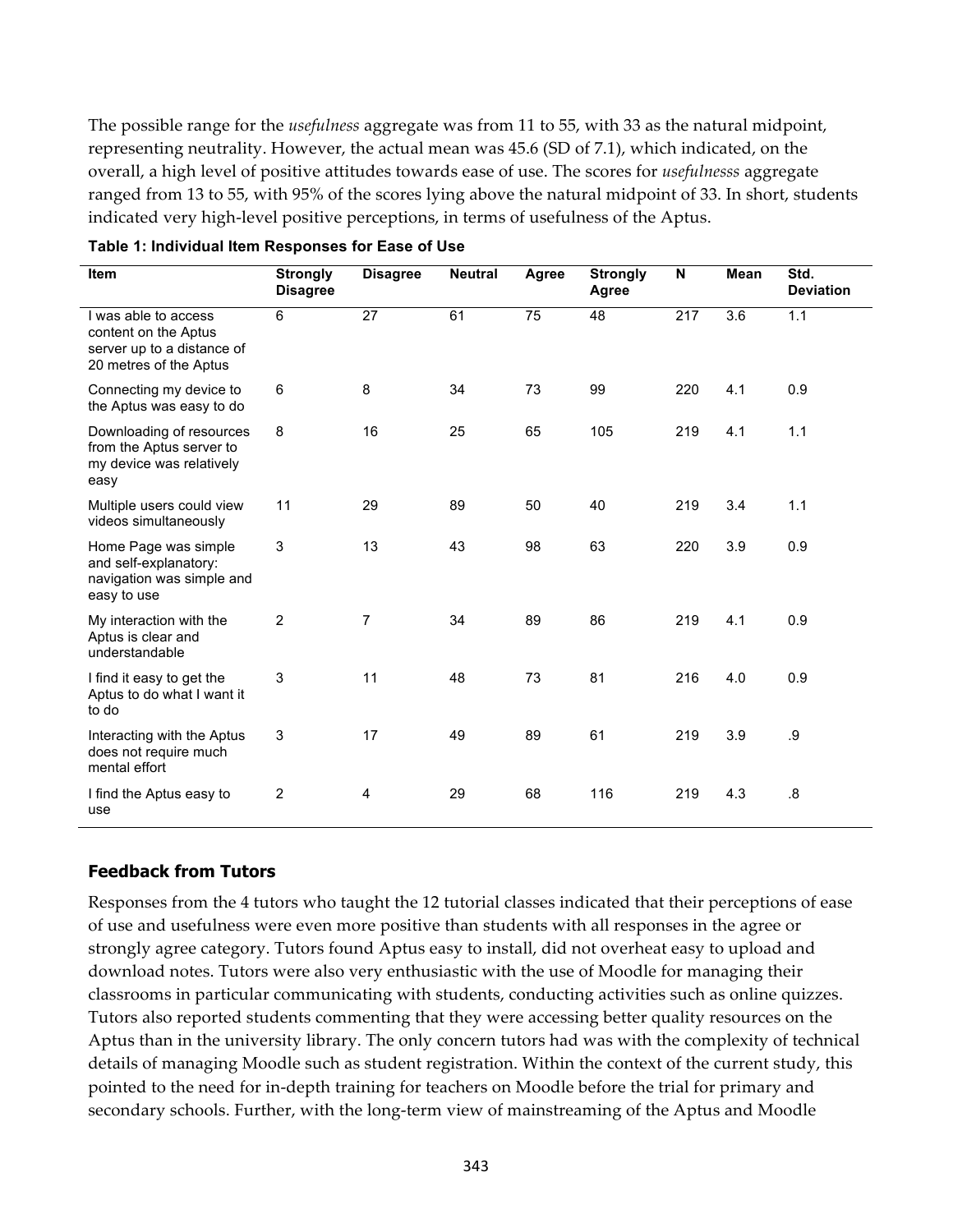within the school system, this points to the need for dedicated training for staff and students on the use of Moodle.

| Item                                                                                                                       | <b>Strongly</b><br><b>Disagree</b> | <b>Disagree</b>           | <b>Neutral</b> | Agree  | <b>Strongly</b><br>Agree | $\boldsymbol{\mathsf{N}}$ | Mean | Std.<br><b>Deviation</b> |
|----------------------------------------------------------------------------------------------------------------------------|------------------------------------|---------------------------|----------------|--------|--------------------------|---------------------------|------|--------------------------|
| The resources<br>downloaded from the<br>Aptus server were<br>useful for my<br>teaching/learning                            | $\overline{4}$                     | $\overline{2}$            | 33             | 88     | $\overline{88}$          | $\overline{215}$          | 4.2  | $\overline{0.9}$         |
| The online virtual<br>classroom Moodle<br>was useful in<br>facilitating my<br>teaching and learning                        | 4                                  | 5                         | 34             | 97     | 74                       | 214                       | 4.1  | 0.9                      |
| Using the Moodle<br>classroom on the<br>Aptus allows me to<br>interact with other<br>members of my class                   | 5                                  | 11                        | 58             | 83     | 57                       | 214                       | 3.8  | 0.9                      |
| The content<br>management system<br>of the Aptus device<br>(Wordpress or Drupal)<br>was useful for<br>downloading content. | $\mathbf 3$                        | $\overline{7}$            | 66             | 84     | 55                       | 215                       | 3.8  | 0.9                      |
| Using the Aptus<br>makes teaching and<br>learning more<br>interesting                                                      | $\overline{2}$                     | 4                         | 20             | 97     | 92                       | 215                       | 4.3  | 0.8                      |
| Using the Aptus has<br>enabled me to learn<br>new things                                                                   | $\overline{2}$                     | $\overline{\mathbf{4}}$   | 35             | 80     | 94                       | 215                       | 4.2  | 0.8                      |
| Using the Aptus will<br>improve my work                                                                                    | $\overline{2}$                     | 4                         | 29             | 79     | 98                       | 212                       | 4.3  | 0.8                      |
| Using the Aptus<br>provides me with<br>access to quality<br>teaching/learning<br>resources                                 | 1                                  | 3                         | 24             | 98     | 89                       | 215                       | 4.3  | 8.5                      |
| Using the Aptus will<br>enhance my<br>effectiveness                                                                        | 2                                  | 4                         | 43             | 93     | 73                       | 215                       | 4.1  | .8                       |
| Using the Aptus will<br>improve my<br>productivity                                                                         | $\overline{2}$                     | $\overline{7}$            | 31             | 86     | 89                       | 215                       | 4.2  | $9$                      |
| I find the Aptus a<br>useful tool in my work                                                                               | $\ensuremath{\mathsf{3}}$          | $\ensuremath{\mathsf{3}}$ | 30             | $72\,$ | 106                      | 214                       | 4.3  | $.9\,$                   |

### **Table 2: Individual Item Responses for Usefulness**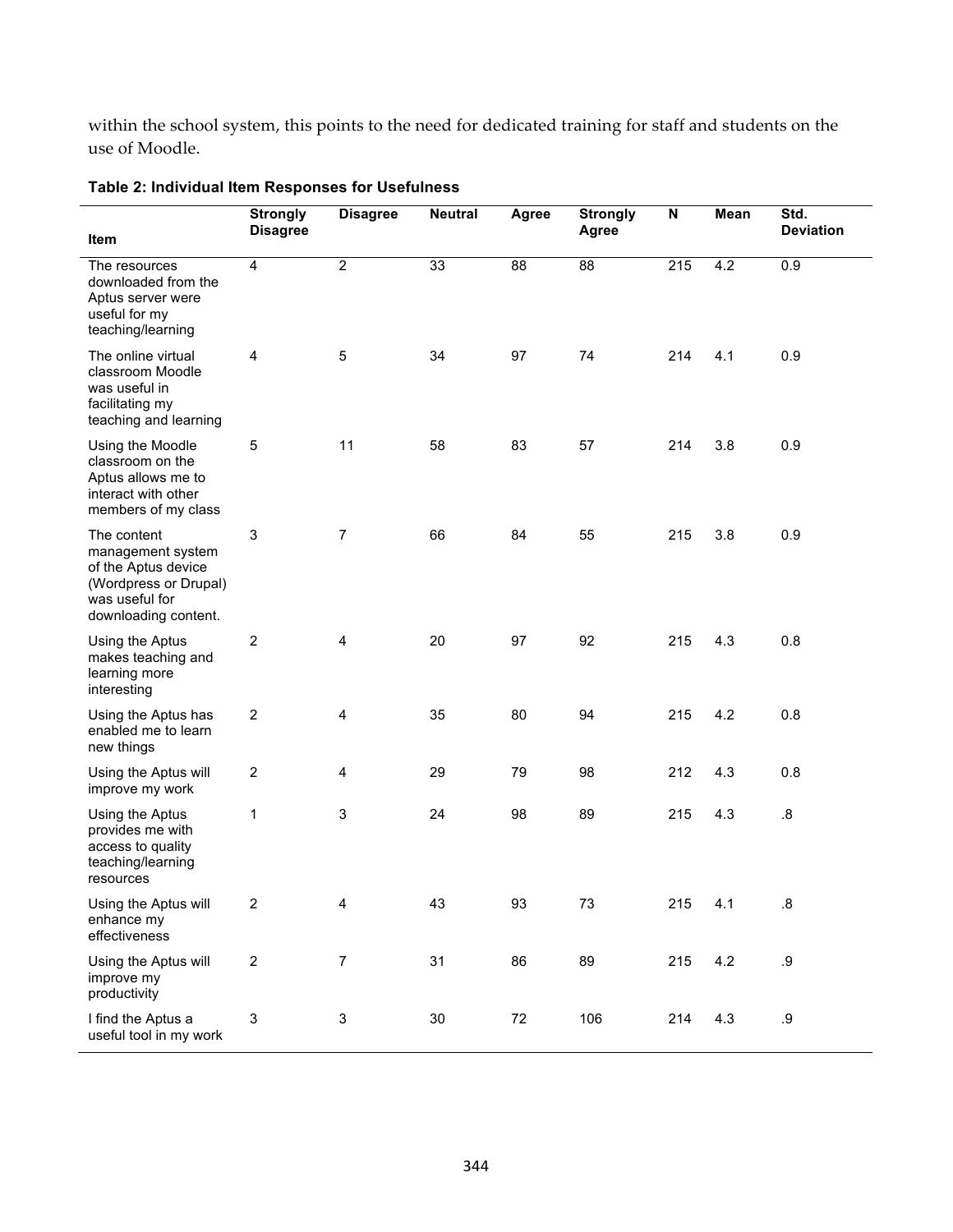### **Gender and Age Effects**

One way analysis of variance (ANOVA) procedures of individual items and aggregate variables on ease of use and usefulness showed no significant differences (p= .05)in responses based on gender. There were also no significant differences based on age, as this was a fairly homogenous sample with students in the 16 to 18-year age range.

## **Summary and Discussion**

The results of the survey indicated very positive perceptions of staff and students to the usefulness and ease of use of the Aptus. Interviews with tutors indicated "great enthusiasm of students to learn using the Aptus, with tutors seriously asking for the opportunity to purchase their own personal Aptus to be used in everyday teaching." Such indications point to the viability of the Aptus as a technology to be introduced into the teaching and learning environment to improve access to quality educational resources. As with the assertion made by Dennis Pack of Kiribati in Ghosh (2013), the Aptus could very well be the main technology used in our schools.

Another advantage of using the Aptus, according to interviews of tutors was the provision of the Moodle virtual classroom, a Learner Management System for managing classroom content. With the use of Moodle tutors were able to manage their class notes, exercises, and interactive testing for drill and practice on course content. This provision of Moodle for managing classroom content has been a priority at NUS for some time now, as staff had been requesting its availability for managing their classrooms virtually, making course notes available and hosting online discussions. The problem, as pointed out earlier, is the lack of access to the NUS computer network and labs by most students in order to take advantage of Moodle on the university network. Hence, the availability of Moodle on the Aptus platform provides much needed access to Moodle without having to access the NUS network or having to access the computer laboratories.

From the results of Phase 1, a strong recommendation is made to adopt the Aptus as a technology for providing access to quality educational resources within the National University of Samoa. The Aptus can be used by lecturers within classrooms so students can access course notes and other quality teaching resources made available on the Aptus, without the need to be inside a computer lab or to have the Internet or electricity. This would transform the learning environment in addition to providing much needed access to resources.

Additionally, the trials have also opened up possibility of other potential uses of the Aptus within the university. One such use is for staff meetings, where meeting documents can be loaded on the Aptus and participants can access the documents from the Aptus, thereby reducing paper float. Another innovative use is for the administration of university wide evaluation surveys. Several Aptus devices could be loaded with the survey and then mounted in various locations around campus facilitating ease of access for students. The research team aims to trial these two applications of the Aptus within the next academic year.

In Samoa, the growth of usage of mobile technology has been explosive. Since 2005, there has been a seven-fold increase in the number of mobile subscribers, from 22,000 in 2006 to 167,400 by 2010 (Commonwealth of Australia, 2008), and the price of phone calls has dropped by more than half (Va'a et al., 2012). Hence, in countries like Samoa with tremendous growth in usage of mobile phones,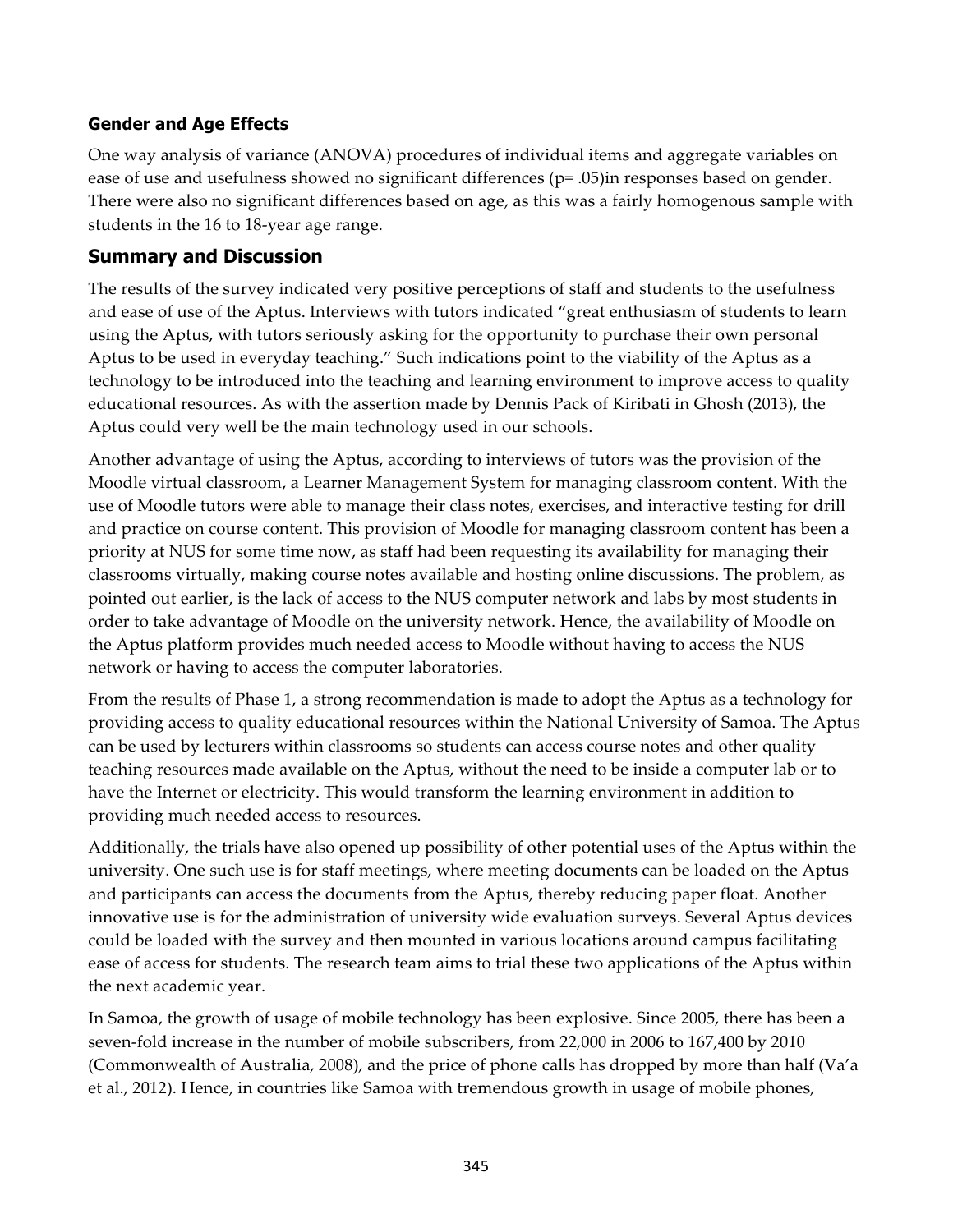accessing e-resources through mobile phone by students is potentially a monumental breakthrough in achieving access to technology and the wealth of electronic resources.

To conclude, the following recommendations are made as a result of the findings of the current study:

- The Aptus should be used in classrooms at NUS to provide access to quality teaching and learning resources without the need to access the computer lab or the Internet.
- Teachers should be trained in the use of the Aptus and its applications, such as Moodle.

#### **References**

- Commonwealth of Australia. (2008). *Pacific Economic Survey.* Retrieved from http://pacificpolicy.org/wpcontent/uploads/2013/07/pacific\_economic\_survey08.pdf
- Cassim, K. M., & Obono, S.D.E. (2011). On the factors affecting the adoption of ICT for the teaching of world problems. *Proceedings of the World Congress on Engineering and Computer Science WCECS*, October 19-21, 2011, San Francisco, USA.
- Chan Mow, I.T. (2010). Technology enabled education in Samoa: Issues, challenges, strategies and recommendations. In S. Mukerji & P. Tripathi (Eds.), *Cases on interactive technology environments and transnational collaboration: Concerns and perspectives*, (pp. 193-210). New York: IGI Global.
- Commonwealth of Learning. (2014). APTUS testers find it "Relevant" and "Robust", *Connections/EdTech News*, *19*(2), 16. Retrieved from http://oasis.col.org/handle/11599/779
- Education Sector Advisory Committee. (2013). Education Sector Plan (July 2013 June 2018). Malifa: Government of Samoa. https://www.mof.gov.ws/Portals/195/EPPD/Education%20Sector%20Plan/Education%20Sector%20Plan%20 2013\_2018.pdf
- Davis, F. D. (1989). Perceived usefulness, perceived ease of use, and user acceptance of information technology. *MIS Quarterly, 13*(3), 319-339.
- Ghosh, M. (2013). MOOC M4D: An overview and learners viewpoint on Autumn 2013 course. *International Journal of Interactive Mobile Technologies*, *8*(1), 46-50.
- Kanwar, A., Aguti, J., & Balasubramanian, K. (2014). How ICT can support teacher training. Retrieved from http://hdl.handle.net/11599/757
- Pacific Region Infrastructure Facility (PRIF). (2015). *Economic and social impact of ICT in the Pacific*. Retrieved from https://theprif.org/index.php/resources/document-library/121-prif-ict-study-report-2015
- National University of Samoa. (2015). *National University of Samoa Annual Report: 2015-2016.* National University of Samoa.
- Teo, T., Su Luan, W., & Sing, C. C. (2008). A cross-cultural examination of the intention to use technology between Singaporean and Malaysian pre-service teachers: An application of the Technology Acceptance Model (TAM). *Educational Technology & Society, 11*(4), 265-280.
- Vaa, R. (2015). *A baseline study on technology-enabled learning in the Commonwealth Pacific Island Countries: Report.* Burnaby, British Columbia: Commonwealth of Learning.
- Va'a, F., Unasa, T. V., Fonoti, F. L., Chan Mow, I., & Amosa, D. (2012). Aspects of Economic Development. In Meleisea, M., Meleisea, P.S., & Meleisea, E. (Eds.), *Samoa's journey 1962-2102: Aspects of history*. Wellington: Victoria University Press.